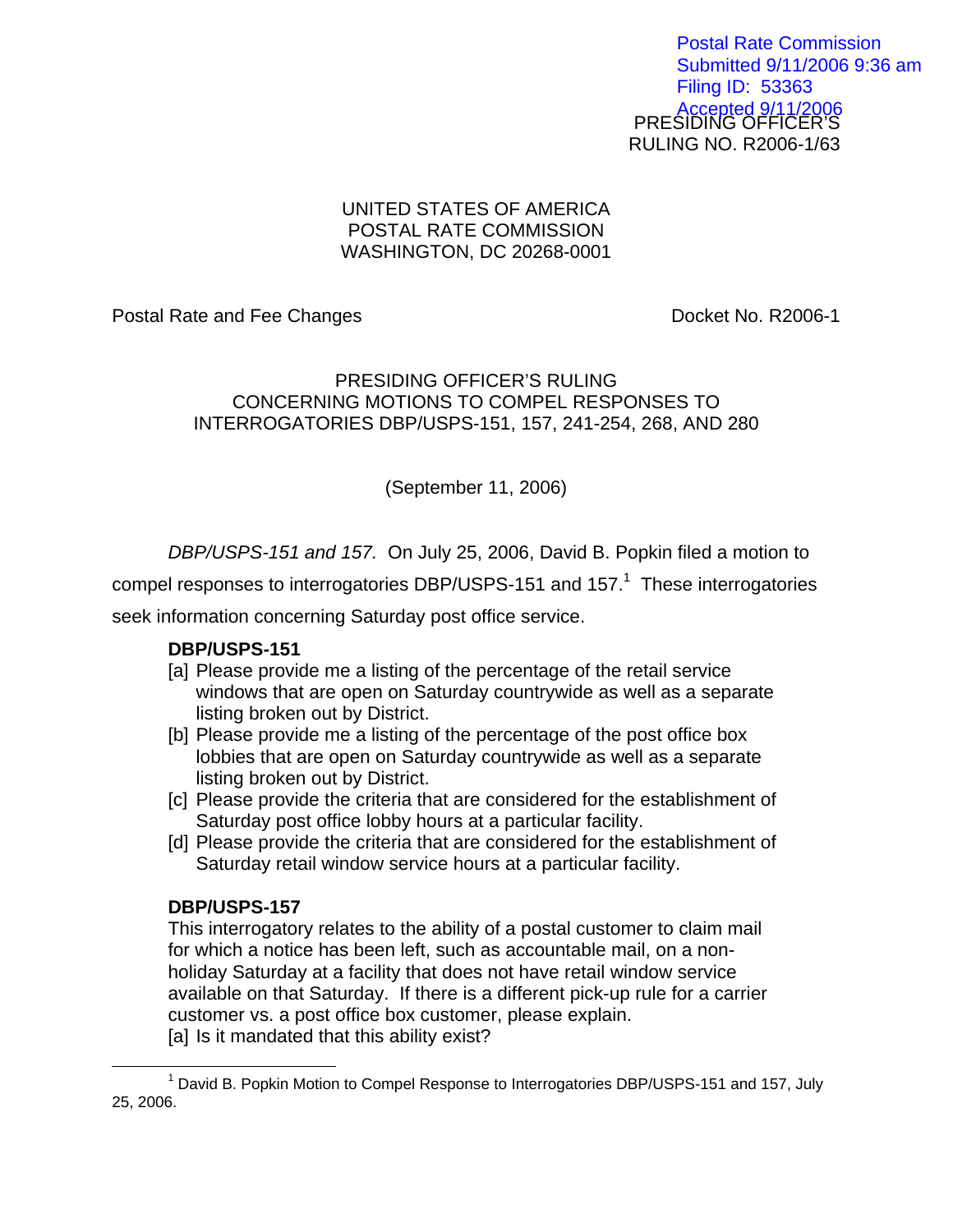[b] If not mandated, is it the normal custom to provide such service?

[c] If not, why not?

Mr Popkin asserts that both interrogatories relate to value of service. He states that similar data was provided in Docket No. R2005-1 as requested by DBP/USPS-151 and believes that it would be appropriate to provide the new data in a similar format. Mr. Popkin further argues that the Postal Service has not objected to DBP/USPS-151 subparts c and d and thus should supply a response.

On July 26, 2006 Mr. Popkin filed a supplement to his motion which directs the Postal Service to a data file, "po-close.xls," which may help ease the burden of formulating a response to DBP/USPS-151.<sup>[2](#page-1-0)</sup>

The Postal Service filed an objection to answering interrogatories DBP/USPS-151 and 157 on July 1[3](#page-1-1), 2006. $3$  It objects to answering interrogatory DBP/USPS-151(a) and (b) on the grounds of relevance and burden, stating that listings by district is information at a level of operational detail that is irrelevant and immaterial to the issues of an omnibus rate case. Additionally, the disaggregation of the information would take several days of work. The Postal Service states, however, that it would attempt to provide the percentage of retail service windows and post office box lobbies open on Saturday countrywide.

The Postal Service subsequently filed a response to DBP/USPS-151(a) and (b) stating that the requested information is not available. $4$  The Postal Service next filed a notice stating that it will further investigate filing a response to DBP/USPS-151 based on Mr. Popkin's supplemental motion, and will make a decision to either respond to the interrogatory or the motion to compel by August 10, 2006.<sup>5</sup>

<span id="page-1-0"></span><sup>&</sup>lt;sup>2</sup> David B. Popkin Supplemental Motion to Compel Response to Interrogatory DBP/USPU-151, July 26, 2006.

<span id="page-1-1"></span> $^3$  Objection of the United States Postal Service to Interrogatories of David B. Popkin (DBP/USPS-151 and 157), July 13, 2006.

<span id="page-1-2"></span><sup>&</sup>lt;sup>4</sup> Responses of the United States Postal Service to Interrogatories of David B. Popkin (DBP/USPS-141-151(a)-(b), 152-156, 158-166, and 168-171, July 17, 2006.

<span id="page-1-3"></span><sup>&</sup>lt;sup>5</sup> Notice Regarding Reply of the United States Postal Service to the Motions to Compel of David B. Popkin (DBP/USUS-151), August 2, 2006.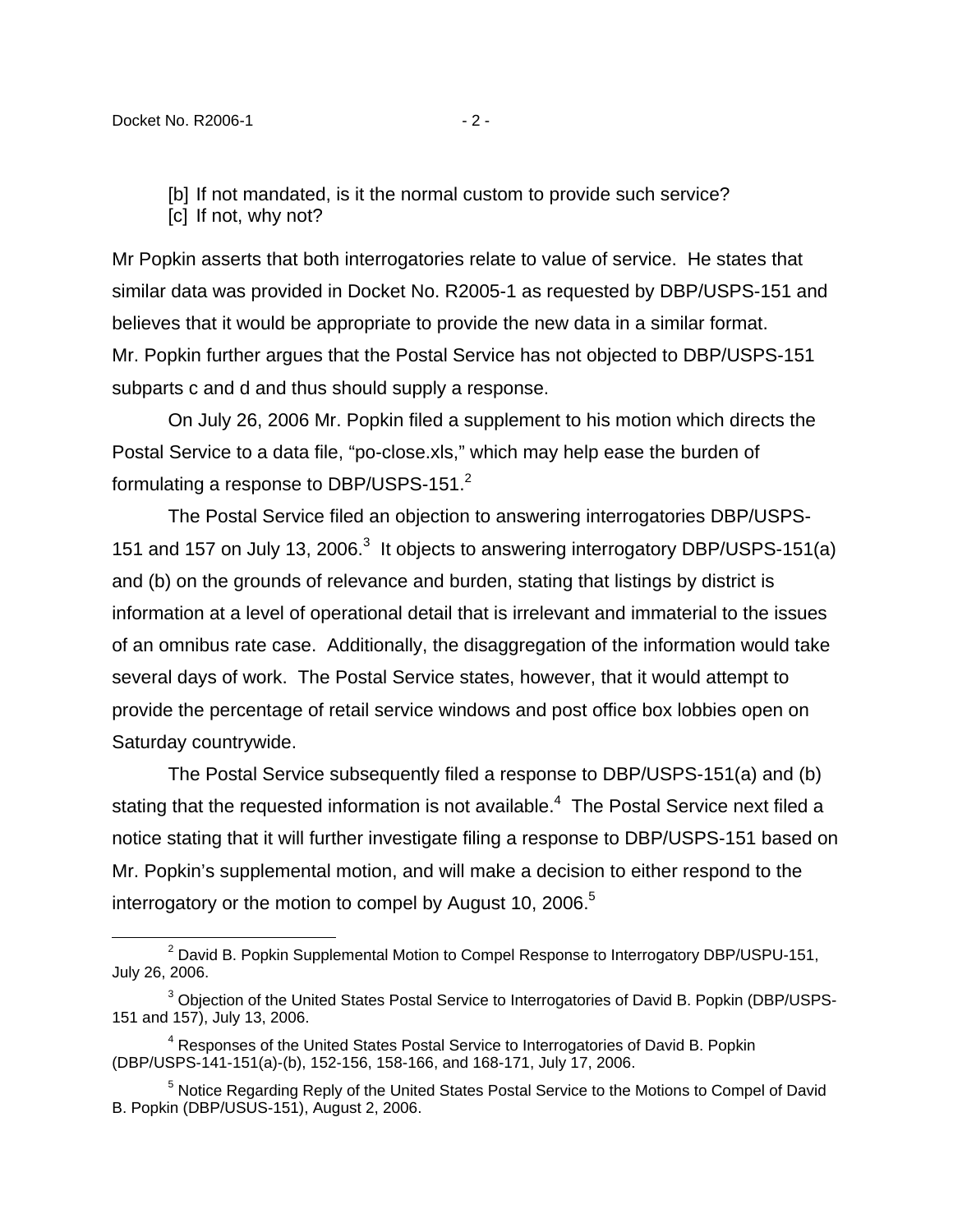1

The Postal Service objects to answering interrogatory DBP/USPS-157 on the grounds of relevance. It contends that similar interrogatories were propounded in Docket Nos. R2000-1, R2001-1 and R2005-1. The Postal Service asserts that in Docket No. R2000-1, the Presiding Officer found a similar line of questions outside the realm of appropriate discovery and that a similar conclusion concerning relevance should be reached in this case. The Postal Service also filed a separate reply to the motion to compel a response to DBP/USPS-157 reiterating its relevance objection.<sup>[6](#page-2-0)</sup>

Ruling. The Postal Service has not fulfilled its self-imposed obligation of either filing a response to interrogatory DBP/USPS-151 or replying to the motion to compel by August 10, 2006. The Postal Service shall do so by September 15, 2006. The motion to compel is considered moot at this time. Mr. Popkin may renew his motion to compel after review of the Postal Service's response, if appropriate.

The motion to compel a response to DBP/USPS-157 is denied. The options that may be available to a limited set of customers to claim mail on one day of the week may be interesting, but the relevance of this topic is so attenuated as to not materially add to the record.

DBP/USPS-241 through 252. On August 2, 2006, David B. Popkin filed a motion to compel responses to interrogatories DBP/USPS-241 through 252.<sup>[7](#page-2-1)</sup> These interrogatories seek information concerning change-of-address orders and general delivery service.

<span id="page-2-0"></span><sup>&</sup>lt;sup>6</sup> Reply in Opposition of the United States Postal Service to Motion to Compel of David B. Popkin (DPB/USPS-157), August 2, 2006.

<span id="page-2-1"></span><sup>&</sup>lt;sup>7</sup> David B. Popkin Motion to Compel Response to Interrogatories DBP/USPS-241 through 252, August 2, 2006.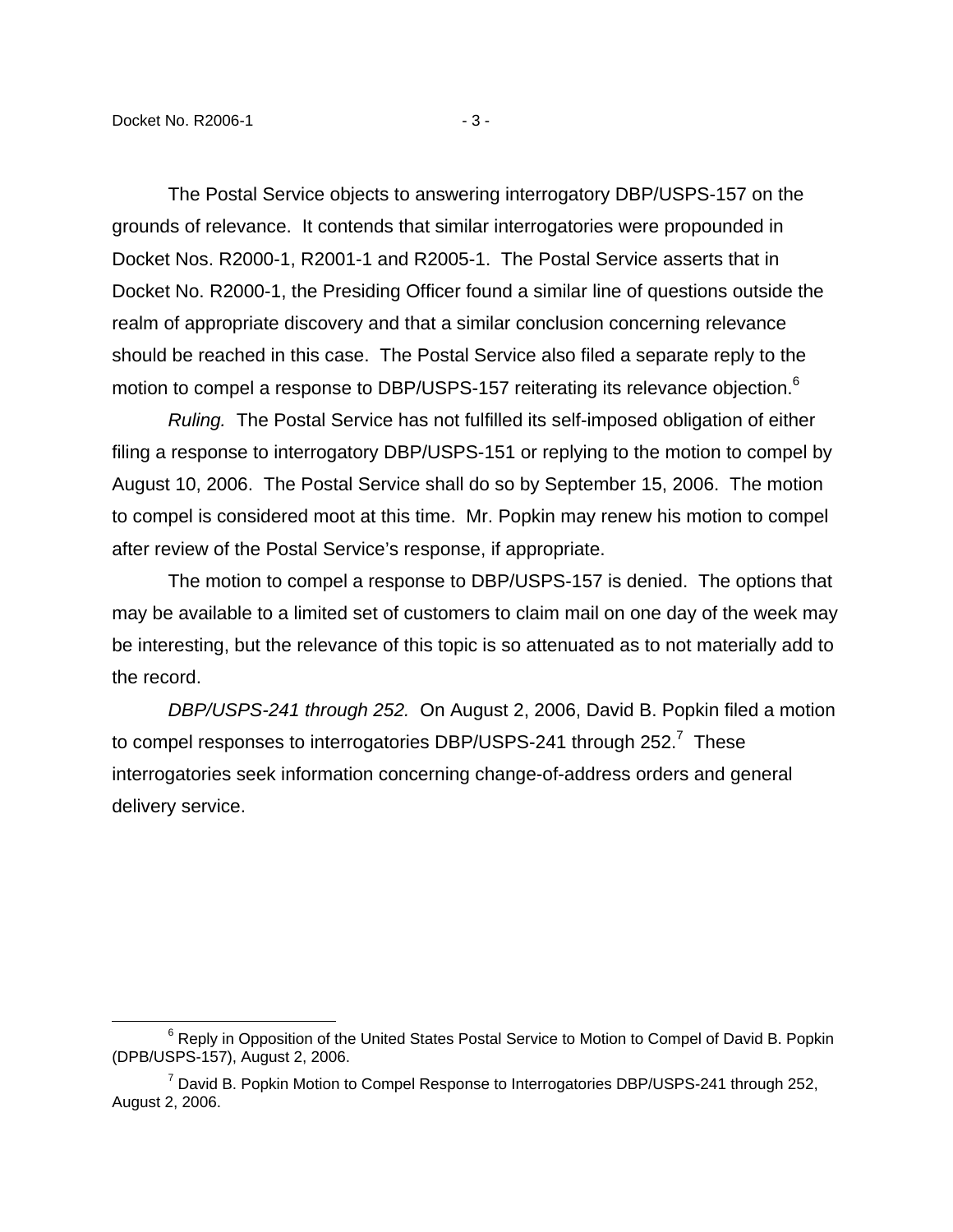Please advise the minimum and maximum effective times for the following:

- [a] Temporary Change of Address Orders filed on or before August 2, 2006.
- [b] Temporary Change of Address Orders filed on or after August 3, 2006.
- [c] Hold Requests.

#### **DBP/USPS-242**

- [a] Please define the action taken by the Postal Service with respect to each category or type of mail received while a temporary or permanent Change of Address Order is in effect.
- [b] Please describe the procedures that are followed from the time the mail arrives at the delivery office until the time that it is forwarded on to the new address.
- [c] Please advise the normal timeframe for the procedures described in response to subpart b to take place.
- [d] What are the service standards for the procedures described in response to subpart b to take place?
- [e] Once the mail is forwarded to the new address, please confirm, or explain if you are unable to confirm, that the Service Standards for that mail are the same as those for the same class of mail between the same points.
- [f] Please discuss any automated systems that are in place to automatically intercept mail that requires forwarding and/or endorses it with the new address and/or forwards it on to the new address.
- [g] Please advise the extent to which any systems noted in response to subpart f above have been implemented and the status and timeframe of any further implementation.

### **DBP/USPS-243**

- [a] Please enumerate any time period by which a Hold Request; a Temporary Change of Address Order filed on or before August 2, 2006; a Temporary Change of Address Order filed on or after August 3, 2006; or a Permanent Change of Address Order must be filed prior to the effective date.
- [b] Please advise the time needed to process each of the requests.
- [c] Please advise what happens to mail that is received prior to the time that the request has been processed.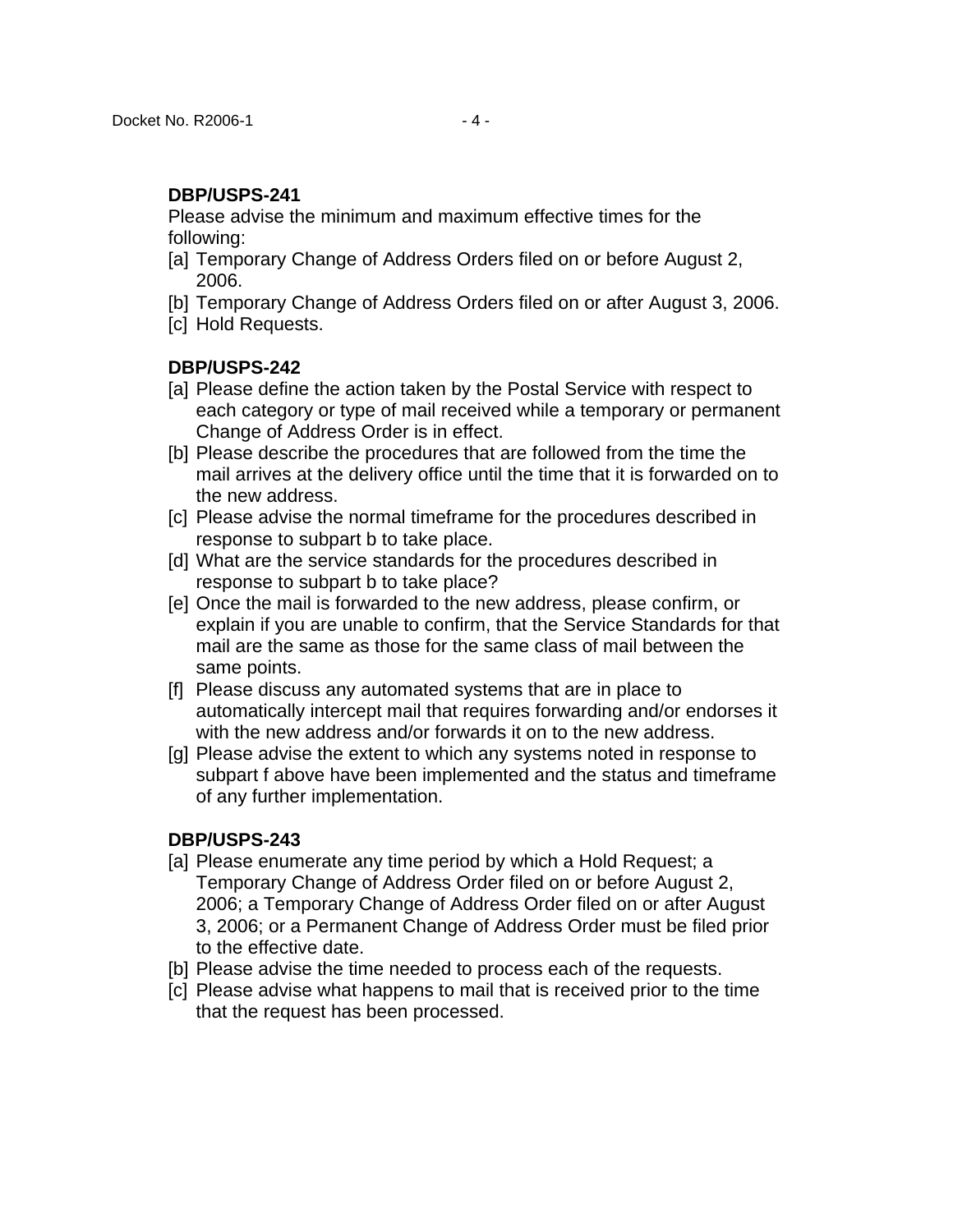- [a] Once a customer has filed a Hold Request; a Temporary Change of Address Order filed on or before August 2, 2006; or a Temporary Change of Address Order filed on or after August 3, 2006; may they change either the effective date and/or the termination date?
- [b] If not, why not?
- [c] If so, please describe the methods by which it may be accomplished and which of the methods, if any, would require the payment of the \$1.00 credit card fee.
- [d] If a credit card fee is not required for a method enumerated in response to subpart c, please explain why not.
- [e] If a credit card fee is required for a method enumerated in response to subpart c, please confirm, or explain if you are unable to confirm, that it is for the same reason[s] as the original request required the fee.

### **DBP/USPS-245**

With respect to the Interim Rule and Request for Comments that appeared in the July 7, 2006 Federal Register with respect to the Temporary Mail Forwarding Policy, please advise:

- [a] Why the Rule is being implemented 4 days prior to the close of public comments rather than waiting for the comment period to conclude.
- [b] For how long a time period has it been possible for a customer to have filed a Temporary Change of Address Order for a time period of less than 14 days? If that period has been 10 years or more, you may just state so.
- [c] If the response to subpart b is 10 years or more, why is it so important to implement the change so fast?
- [d] Please provide the reasons for changing the minimum effective time for a Temporary Change of Address Order from 1 day to 14 days.
- [e] Please provide the reasons for changing the maximum effective time for a Temporary Change of Address Order from 1 year to 6 months.
- [f] If one of the reasons for implementing the change for the maximum time to 6 months is to allow for a 6 month period for those temporary requests that do not show a termination date, why doesn't the rule change only apply to that and not to Temporary Change of Address Orders for which a termination date of between 6 and 12 months is provided?
- [g] Please specifically describe how this change will reduce the amount of mail that may be delivered at a temporary address after the customer has returned to his or her permanent address.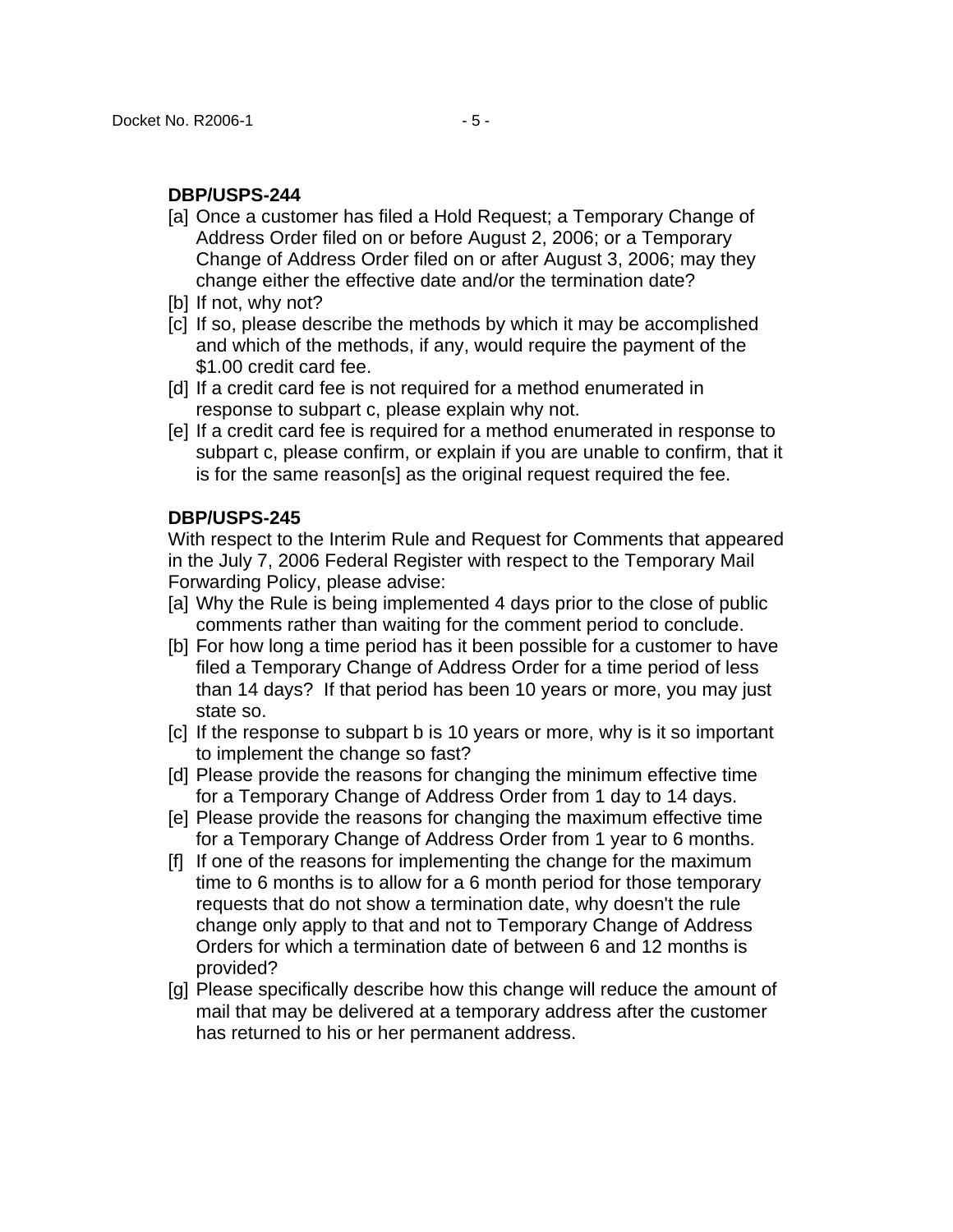If mail is being held in response to a Hold Request,

- [a] Please explain what happens if it is not claimed by the end of the hold period.
- [b] May a customer file a Change of Address Order to forward the mail that is presently being held?

## **DBP/USPS-247**

Please describe any method by which a customer who has mail which is already in his or her post office box or which is being held in General Delivery retrieve that mail remotely by either filing a written request and/or transferring it to held mail and/or filing a Change of Address Order and/or establish Premium Forwarding Service and/or any other means.

## **DBP/USPS-248**

- [a] Are there any restrictions as to the resulting time periods to which the effective and/or termination dates can be changed to?
- [b] If so, please enumerate.
- [c] What happens if after August 3, 2006, a customer files a Temporary Change of Address Order for a one month period from September 1 to September 30, 2006 and on September 5 files a request to terminate that Order effective September 6, 2006?
- [d] After August 3, 2006, a customer files a Temporary Change of Address Order for a six month period. How soon after it is filed may the customer file for another six month extension?
- [e] Is a customer permitted to file a Temporary Change of Address Order effective on August 1, 2006 and terminating on Saturday, July 28, 2007?
- [f] If not, why not?
- [g] What happens if the customer described in subpart e above files another Temporary Change of Address effective on Monday, July 30, 2007, and terminating on July 7, 2008?
- [h] Would your response to subpart g above be different if the address to which the customer if forwarding the mail to is different?
- [i] Please explain and provide the regulatory authority for the responses to subparts g and h above.

### **DBP/USPS-249**

Please advise the time frames that are observed when a customer files a Permanent Change of Address?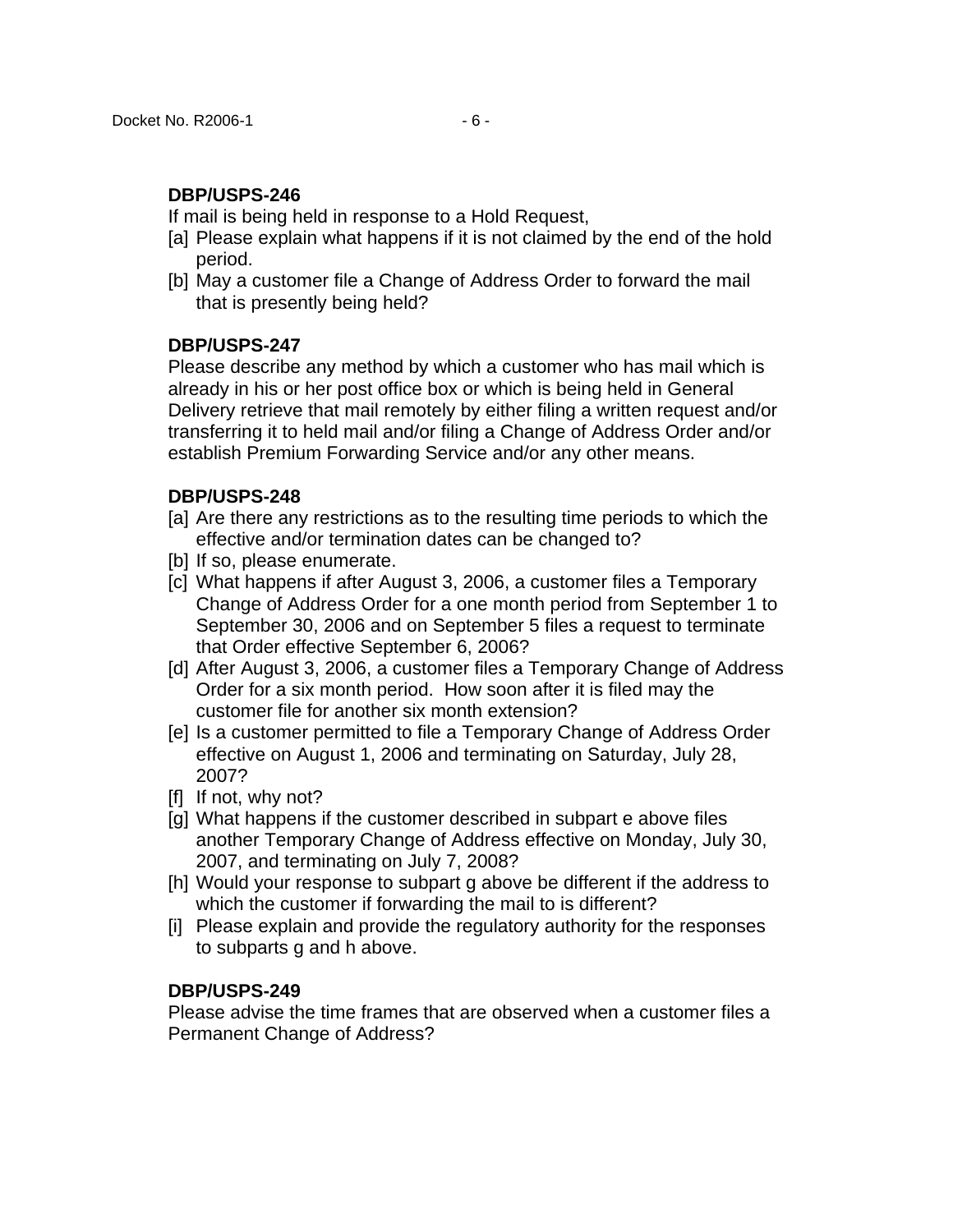A customer files a Permanent Change of Address Order effective on September 1, 2006 for a move from Address A to Address B.

- [a] What happens if on November 1, 2006, the customer moves from Address B to Address C. Is he or she able to file a Change of Address Order to cover this move?
- [b] If not, why not?
- [c] If he or she able to modify and/or cancel and reinstate the order existing at Address A so that the mail addressed to Address A can be forwarded directly to Address C rather than doing it in two separate steps - A to B and then B to C?
- [d] If not why not?
- [e] What happens if on November 1, 2006, the customer moves back to Address A with respect to their ability to receive mail at that address?

### **DBP/USPS-251**

Assume that a customer "snowbirds" between New Jersey and Florida spending the summers in New Jersey and the winters in Florida and files a Temporary Change of Address with each move to cover each of the residence periods. Suppose that on one of these moves between Florida and New Jersey, the customer inadvertently checks the Permanent box rather than the Temporary box on the Change of Address Order.

- [a] Will this interfere with their ability in the future to receive mail at the address at which they are residing as well as having mail addressed to the other address forwarded to their current residence address?
- [b] If so, please explain what will happen and the regulatory authority for that action.
- [c] If so, how does the customer fix the problem?
- [d] If data is "in the system" which would preclude filing new Temporary Change of Address Orders, how long will it remain "in the system"?

#### **DBP/USPS-252**

Assume that a customer receives mail addressed to them at General Delivery at a specific post office.

- [a] Suppose that the post office chosen has more than one facility [station or branch]. May the mail be addressed to and called for at any specific station or branch?
- [b] If not, why not and how will the customer be aware of the specific station or branch that provides the service?
- [c] Is the post office required to hold all mail received for a specific customer for a maximum of 30 days before returning it to the sender?
- [d] If not, please explain the restriction.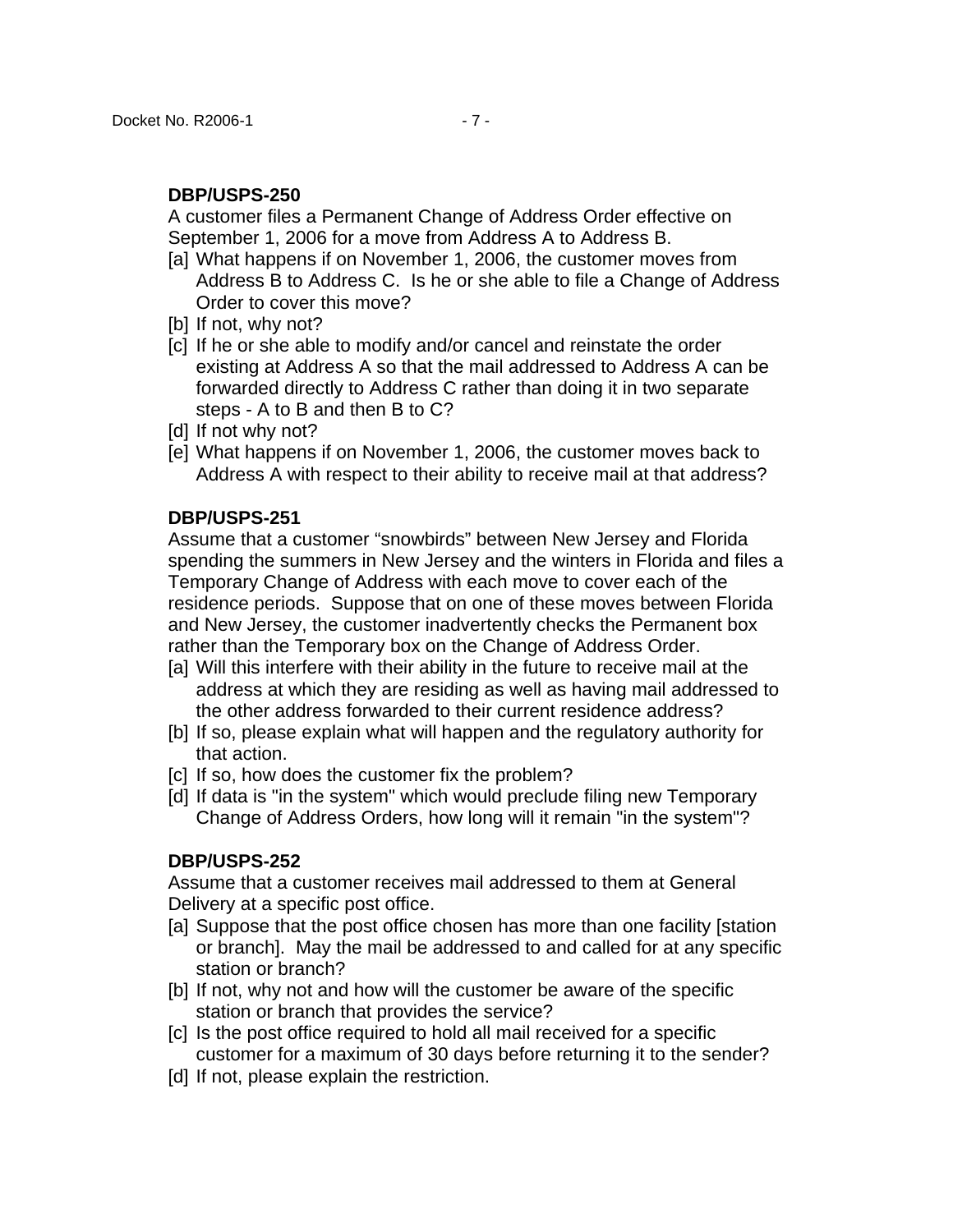- [e] Please confirm, or explain and provide regulatory authority if you are unable to confirm, that a customer may continue to utilize General Delivery for an indefinite period of time so long as all mailpieces are claimed within a 30-day period.
- [f] Is there any change in the requirements in permissible use of General Delivery service and or the time by which mail must be claimed if the customer if "forced" to utilize General Delivery because of the unavailability of Post Office Box service?
- [g] If so, please explain.

Mr. Popkin states that these interrogatories are relevant based on the Commission's indication in PRC Op. R2005-1, fn. 72, that the \$1 credit card fee for internet or phone change-of-address orders may be an issue in the next omnibus rate case. He argues that because Docket No. R2006-1 is the next omnibus rate case, this is the time to conduct discovery on the propriety of the \$1 charge and the various criteria related to the change-of-address program.

The Postal Service filed an objection to answering these interrogatories on July 20, 2006, and a reply to the motion to compel on August 9, 2006. $8$  The Postal Service articulates lengthy and detailed objections to each interrogatory. It notes that the interrogatories stem from an interim rule and request for comments on temporary mail forwarding policy published in the Federal Register on July 7, 2006. In summary, the Postal Service contends that the interrogatories are not relevant to the instant rate proceeding. Furthermore, except for DBP/USPS-244, none of the interrogatories have any connection to the \$1 credit card fee.

Ruling. The Postal Service has explained its position concerning the institution of a \$1 credit card fee in its response to DBP/USPS-19. While the \$1 fee could be relevant to this rate case, Mr. Popkin provides no explanation of how responses to interrogatories DPB/USPS-241-251 would materially add to an understanding of the \$1 credit card fee beyond what has already been provided.

<span id="page-7-0"></span><sup>&</sup>lt;sup>8</sup> Objections of the United States Postal Service to Interrogatories of David B. Popkin (DBP/USPS-241-252), July 20, 2006; Reply of United States Postal Service to Motion of David Popkin to Compel Responses to Interrogatories (DBP/USPS-241-252), August 9, 2006.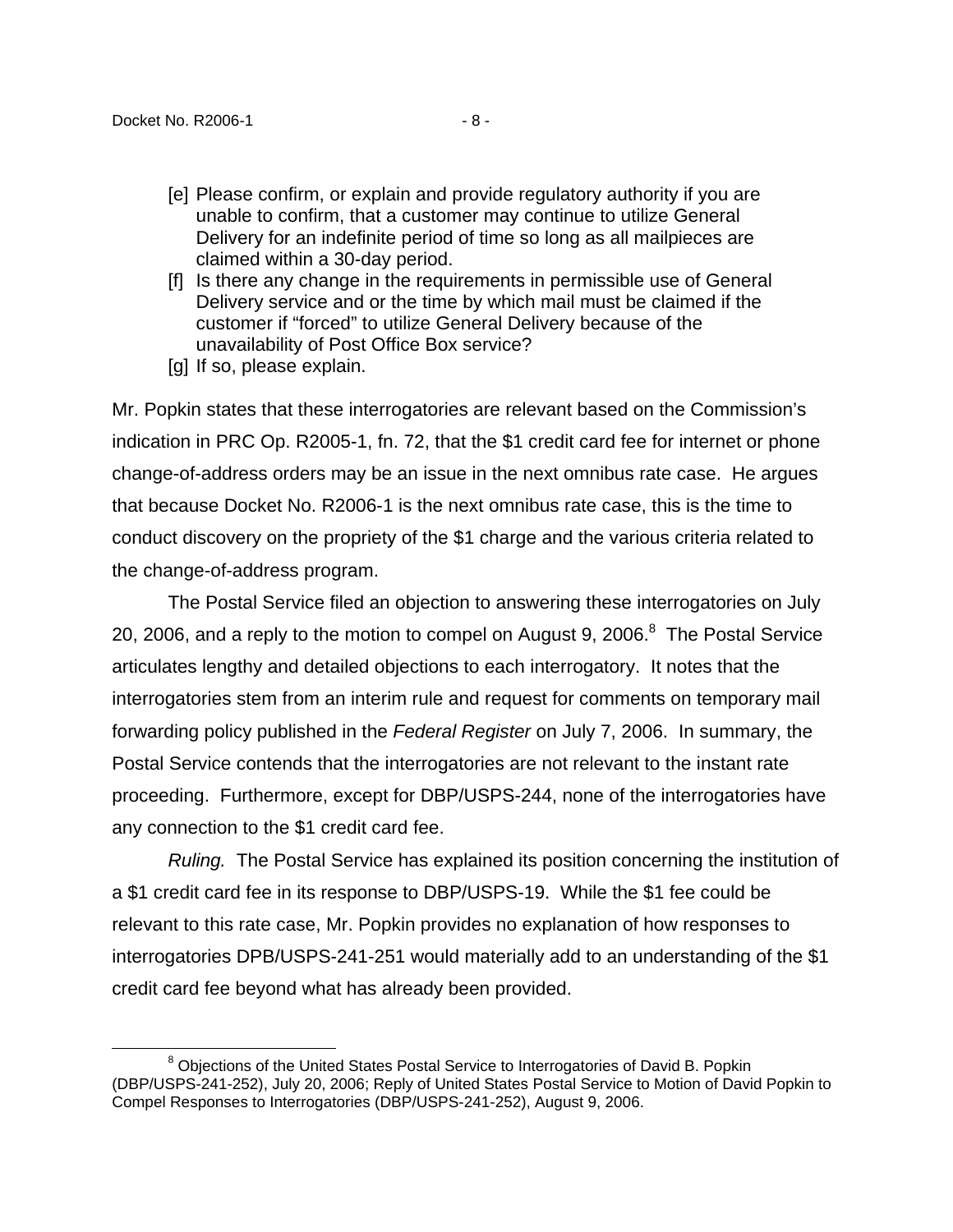Interrogatory DPB/USPS-252 seeks information about the operation of general delivery service. Mr. Popkin does not provide any persuasive argument relating this interrogatory to the relevant issues of this rate case, given that the Postal Service does not propose any changes to general delivery service, nor are any rates or classifications directly associated with this service.

The motion to compel responses to DPB/USPS 241-252 is denied.

DBP/USPS-253 and 254. On August 2, 2006, David B. Popkin filed a motion to compel responses to interrogatories DBP/USPS-253 and 254. $^9$  $^9$  These interrogatories seek information concerning First-Class Mail service standards.

### **DBP/USPS-253**

Please provide your best estimate of the percentage of processing facilities that provide overnight First-Class Mail service standards to all of the SCF or 3-digit ZIP Code destinations that have a transit time of three hours or less dock-to-dock and receive 1.5% or more of the originating volume of the facility.

### **DBP/USPS-254**

 $\overline{a}$ 

- [a] Please discuss why the "line" between First-Class Mail overnight and 2-day service is not complied with to the same extent as the "line" between 2-day and 3-day service standards is complied with.
- [b] Please discuss any plans to improve the level of compliance for the overnight/2-day line.

Mr. Popkin states that the objective of these interrogatories is to evaluate the value of service of First-Class Mail. He states that he is attempting to determine the degree to which the Postal Service complies with its own delivery standards guidelines, and the extent to which improvement in compliance will affect costs.

<span id="page-8-0"></span><sup>&</sup>lt;sup>9</sup> David B. Popkin Motion to Compel Response to Interrogatories DBP/USPS-253 and 254, August 2, 2006.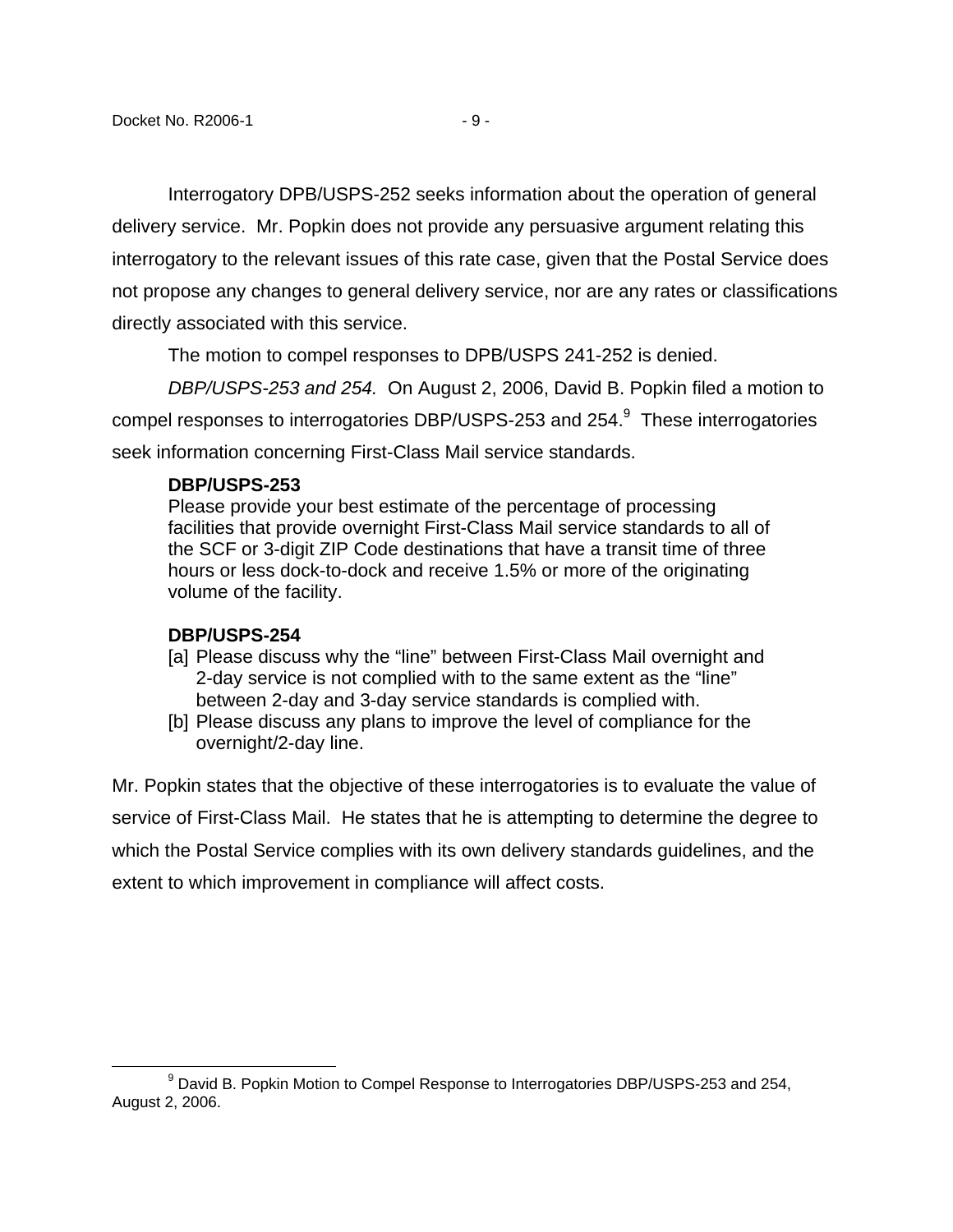The Postal Service filed an objection to answering these interrogatories on July 20, 2006, and a reply to the motion to compel on August 9, 2006.<sup>10</sup> It contends that the questions do not seek information relevant to First-Class Mail costs or rates. The Postal Service asserts that the interrogatories are similar to interrogatories asked in Docket No. N2006-1/21, which also were the subject of a motion to compel. As in Docket No. N2006-1/21, the Postal Service states that it would take exhaustive analysis to formulate a response, and that it should not be saddled with so onerous a burden to determine compliance with "discretionary" standards. The Docket No. N2006-1/21 presiding officer concluded that the interrogatories would not lead to admissible evidence and denied Mr. Popkin's motion. See Presiding Officer's Ruling No. N2006- 1/21, July 7, 2006.

Ruling. The Postal Service's service standards and its ability to meet its service standards appear to be relevant to an understanding of First-Class Mail service. Mr. Popkin requests an "estimate" of compliance. Providing a response should not be a burdensome task. The Postal Service shall provide its best estimate, along with a general qualitative description of the confidence it has in its estimate (this could include a discussion of why no estimate can be made, if that is the case).

Interrogatory DBP/USPS-254 appears to pose an appropriate question that may provide insight into First-Class Mail service. The Postal Service may not be able to provide a response to DBP/USPS-254 (a) if the Postal Service does not have the necessary information to respond to DBP/USPS-253. If this is the case, the Postal Service may state this as its response.

DBP/USPS-268. On August 7, 2006, David B. Popkin filed a motion to compel a response to interrogatory DBP/USPS-268.[11](#page-9-1) This interrogatory seeks information from the EXFC system.

<sup>&</sup>lt;sup>10</sup> Obiections of the United States Postal Service to Interrogatories of David Popkin (DBP/USPS-253 and 254), July 20, 2006; Reply of the United States Postal Service to Motion of David Popkin Seeking to Compel Responses to Interrogatories (DPB/USPS-253 and 254), August 9, 2006.

<span id="page-9-1"></span><span id="page-9-0"></span><sup>&</sup>lt;sup>11</sup> David B. Popkin Motion to Compel Response to Interrogatory DBP/USPS-268, August 7, 2006.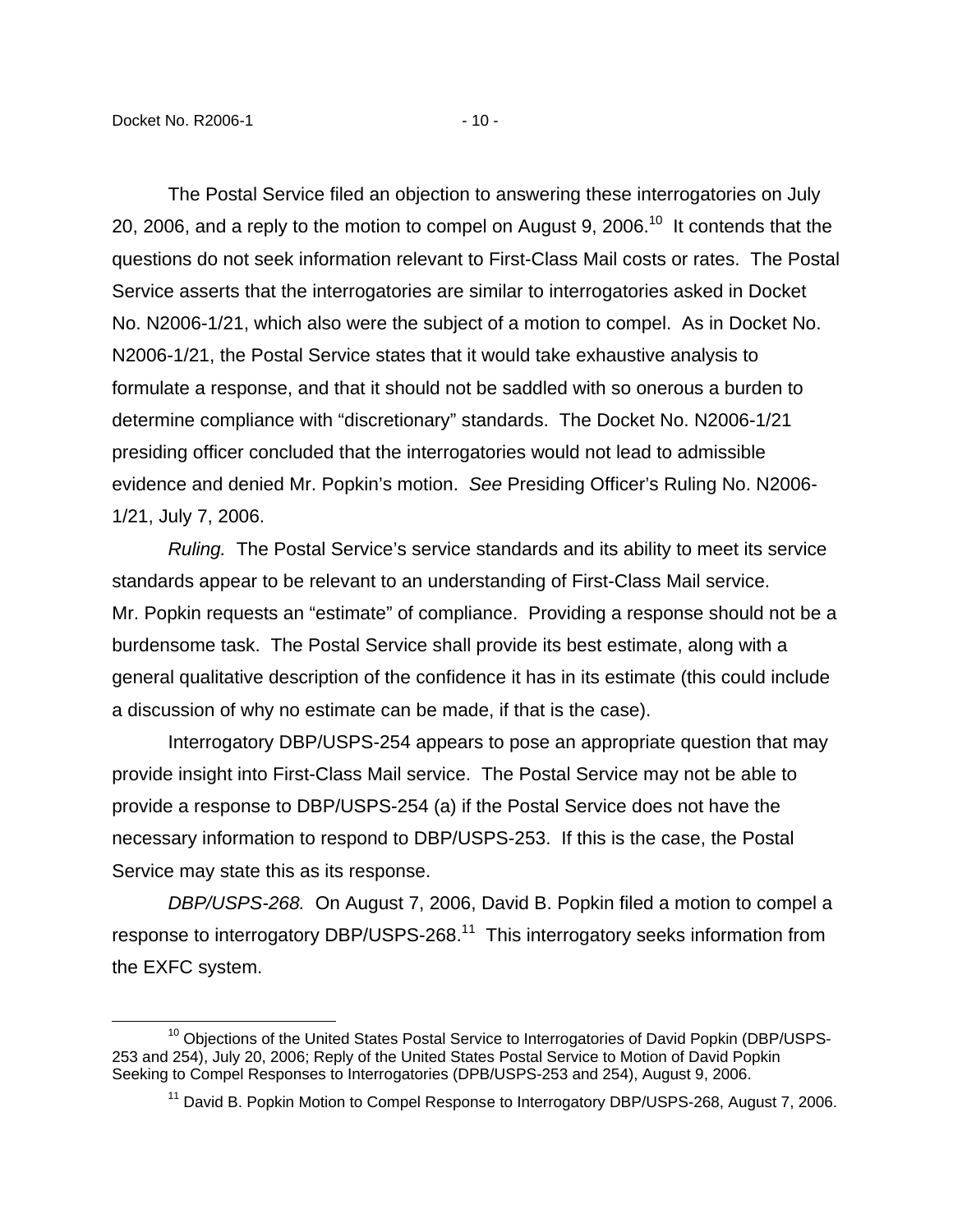Please furnish the most recent First-Class Mail EXFC results for a minimum of four quarterly reports. The left side of the charts should show the Nation followed by each of the 80-some EXFC reporting areas and along the top of the chart showing Percent on Time / Margin of Error / Average Days to Deliver / Margin of Error for the following four categories: Overnight Mail / Two-Day Mail / Three-Day Mail / Nation. Please show all entries to two decimal places.

Mr. Popkin states that this data has been provided by the Postal Service in the specified format for many years, and that it relates to the value of First-Class Mail service.

The Postal Service filed an objection to answering this interrogatory on July 24, 2006, and a reply to the motion to compel on August 14, 2006.<sup>12</sup> While stating that EXFC data at the system-wide level are relevant to the issues of value of service, it contends the requested data are irrelevant to the issues presented in this rate case. The Postal Service recognizes Presiding Officer's Ruling No. R2005-1/10, filed May 16, 2005, previously allowed a response to a similar interrogatory. The Postal Service submits that regional variations in data do not significantly impact the value of First-Class Mail service.

Ruling. There is no representation that the requested data is not available, it has been provided in the past, and EXFC data is relevant to the value of First-Class Mail service. Intervenors should be allowed to view the data and draw their own conclusions as to significance. Therefore, the motion to compel a response to DBP/USPS-268 is granted.

DBP/USPS-280. On August 7, 2006, David B. Popkin filed a motion to compel a response to interrogatory DBP/USPS-280.<sup>13</sup> This interrogatory concerns Post Office-to-Post Office Express Mail.

#### <span id="page-10-0"></span>**DBP/USPS-280**

 $\overline{a}$ 

<sup>&</sup>lt;sup>12</sup> Obiection of the United States Postal Service to David B. Popkin Interrogatory to the United States Postal Service (DBP/USPS-268), July 24, 2006; Opposition of the United States Postal Service to David B. Popkin Motion to Compel Response to Interrogatory (DBP/USPS-268), August 14, 2006.

<span id="page-10-1"></span><sup>&</sup>lt;sup>13</sup> David B. Popkin Motion to Compel Response to Interrogatory DBP/USPS-280, August 7, 2006.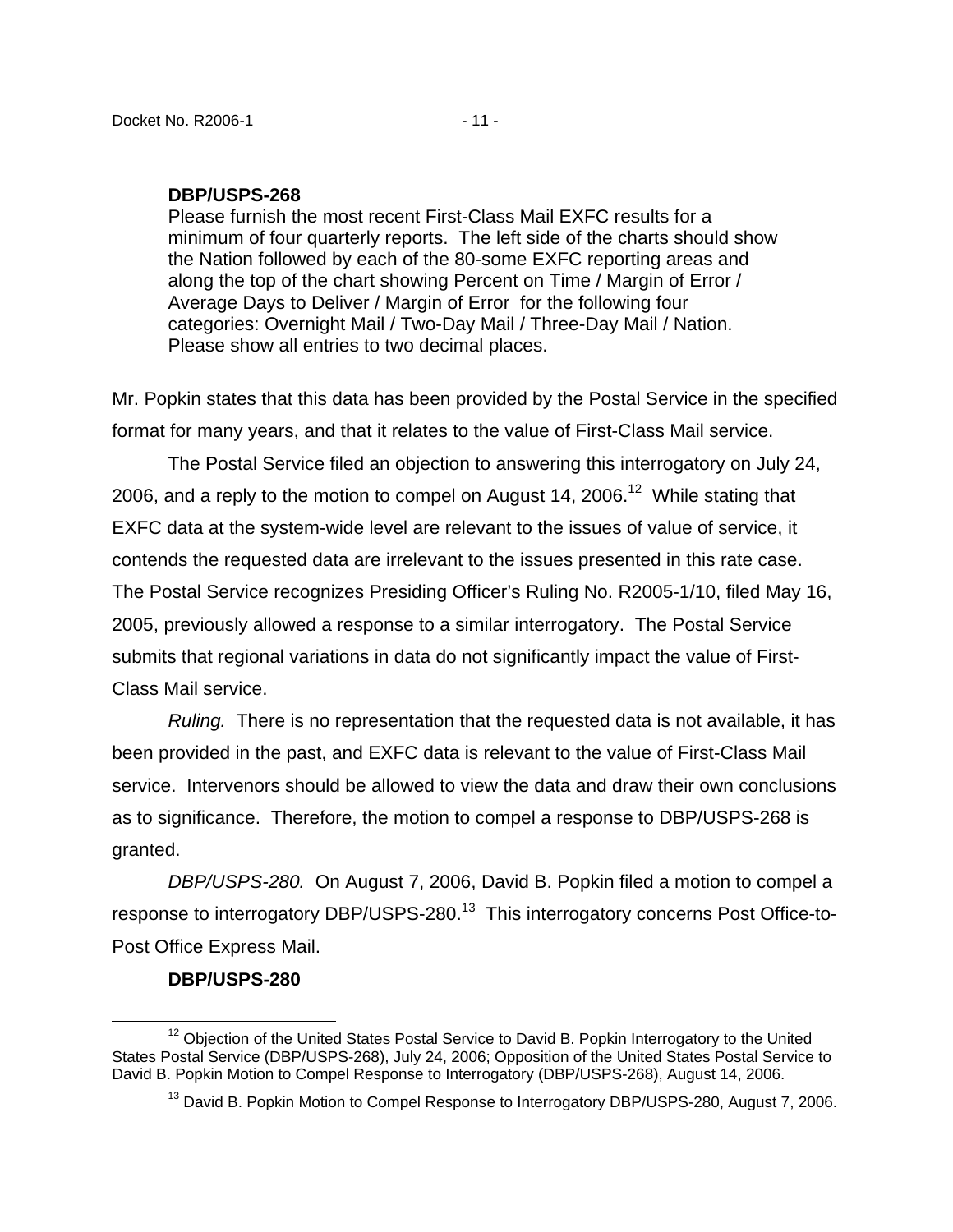Please refer to your response to Interrogatory DBP/USPS-135.

- [a] Please confirm, or explain if you are unable to confirm, that Post Office-to-Post Office Express Mail is an established service.
- [b] Please explain how there could not be market demand for the addition of additional claim locations.
- [c] What "harm" would occur if the service was expanded to additional claim locations since the Express Mail transportation system is already in place and it can only serve to increase the volume and revenue.

Mr. Popkin asserts that this interrogatory relates to the level of service, the value of service, and thus the mark-up of Post Office-to-Post Office Express Mail.

The Postal Service filed an objection to answering this interrogatory on July 24, 2006, and a reply to the motion to compel on August 14, 2006.<sup>14</sup> The Postal Service asserts that this interrogatory has no material relevance as to the recommendation of Post Office-to-Post Office Express Mail rates in this rate case. It contends that the relevance of "value of service"  $(\S$  3622(b)(2)) in this rate case is the value of service actually provided. This interrogatory does not relate to the level of service actually provided, but instead relates to why that level of service is not different.

Ruling. In response to DBP/USPS-135, the postal service stated: "While the Postal Service is unaware of any discussions to-date about expanding the availability of PO-PO Express Mail service, it may in the future explore options in expanding the number of available destinations for such mail based on considerations such as market demand." Thus, the Postal Service has clearly stated its position concerning future enhancements to Post Office-to-Post Office Express Mail service. Interrogatory DBP/USPS-280 does not materially add to any understanding of Post Office-to-Post Office Express Mail service as it exists for the purposes of this rate case, nor would a response lead to admissible evidence given that the Postal Service asserts it is not aware of any discussions about expanding the availability of the service. The motion to compel a response to DBP/USPS-280 is denied.

<span id="page-11-0"></span><sup>&</sup>lt;sup>14</sup> Objection of the United States Postal Service to Interrogatory of David B. Popkin (DBP/USPS-280), July 24, 2006; Opposition of the United States Postal Service to David B. Popkin Motion to Compel Response to Interrogatory (DPB/USPS-280), August 14, 2006.